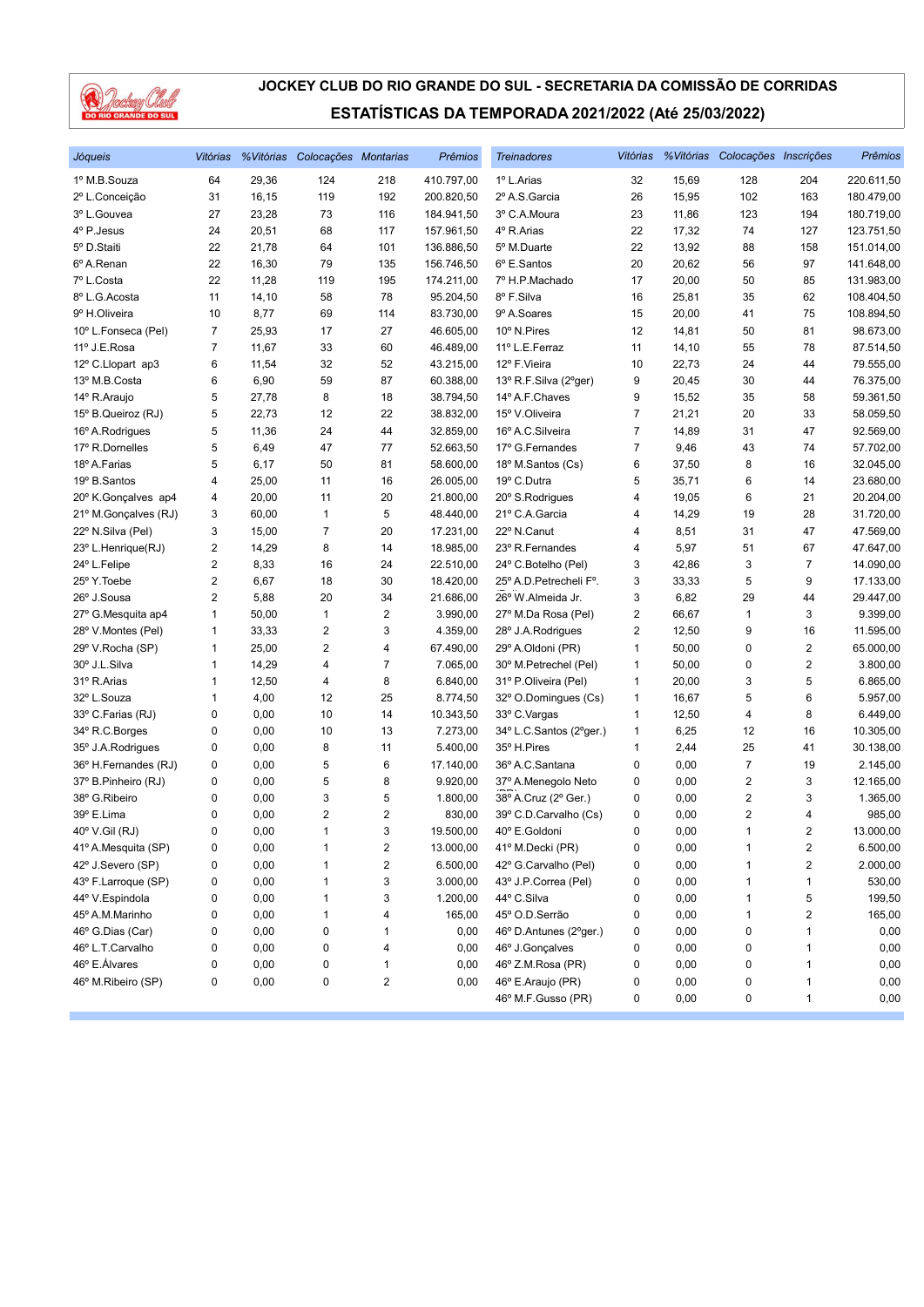

| Reprodutores                                |                |    |                         | Corr. Ganh Vit. Coloc. | Prêmios    | Avós Maternos                           | Corr. Ganh Vit. Coloc. |                         |    |                | Prêmios    |
|---------------------------------------------|----------------|----|-------------------------|------------------------|------------|-----------------------------------------|------------------------|-------------------------|----|----------------|------------|
| 1º Tiger Heart-(Scatmandu)                  | 21             | 13 | 25                      | 37                     | 140.825,50 | 1º Roi Normand-(Exclusive Native)       | 26                     | 11                      | 24 | 84             | 158.333,00 |
| 2º Wired Bryan-USA(Stormy Atlantic)         | 22             | 10 | 18                      | 32                     | 106.945,00 | 2º Wild Event-(Wild Again)              | 18                     | 8                       | 18 | 38             | 127.495,00 |
| 3º Oliver Zip-USA(City Zip)                 | 15             | 6  | 16                      | 43                     | 119.054,00 | 3º Magical Mile-(J.O.Tobin)             | 7                      | 5                       | 13 | 9              | 72.190,00  |
| 4º Forestry-(Storm Cat)                     | 14             | 4  | 14                      | 32                     | 92.149,00  | 4º Mensageiro Alado-(Ghadeer)           | 11                     | 8                       | 12 | 27             | 72.526,50  |
| 5° Adriano-(A.P. Indy)                      | 13             | 7  | 13                      | 39                     | 87.362,50  | 5° Put It Back-(Honour and Glory)       | 12                     | 5                       | 9  | 20             | 48.813,50  |
| 6º Midshipman-(Unbridled'S Song)            | $\overline{7}$ | 4  | 13                      | 17                     | 74.458,00  | 6º Blade Prospector-(Music Prospector)  | 9                      | 6                       | 7  | 26             | 56.347,00  |
| 7º Agnes Gold-(Sunday Silence)              | 14             | 7  | 12                      | 32                     | 69.169,50  | 7º Grand Slam-PR(Gone West)             | 3                      | 1                       | 7  | 6              | 34.872,00  |
| 8º Glória de Campeão-(Impression)           | 9              | 6  | 10                      | 27                     | 70.152,00  | 8º First American-(Quiet American)      | 9                      | 5                       | 6  | 30             | 54.755,00  |
| 9º Billion Dollar-(Put It Back)             | 16             | 9  | 10                      | 32                     | 69.942,50  | 9º Point Given-(Thunder Gulch)          | 8                      | 5                       | 6  | 18             | 40.712,50  |
| 10° Goldikovic-(Galileo)                    | 17             | 8  | 9                       | 40                     | 80.050,50  | 10° Know Heights-(Shirley Heights)      | 7                      | 4                       | 6  | 20             | 36.241,50  |
| 11º Victory Is Ours-(Northern Afleet)       | 14             | 6  | 8                       | 29                     | 73.130,00  | 11º Watchmon-(Maria'S Mon)              | 2                      | $\overline{\mathbf{c}}$ | 6  | 6              | 32.190,00  |
| 12º Unbridled Star-(Honour and Glory)       | 4              | 3  | 8                       | 13                     | 42.854,50  | 12º Tiger Heart-(Scatmandu)             | 4                      | 3                       | 6  | 9              | 30.229,00  |
| 13° Koller-ARG(Orpen)                       | 10             | 4  | 7                       | 34                     | 67.488,00  | 13º Redattore-(Roi Normand)             | 7                      | 3                       | 5  | 29             | 46.199,00  |
| 14º Desejado Thunder-(Durban Thunder)       | 11             | 6  | 7                       | 20                     | 49.748,00  | 14° Tiznow-(Cee'S Tizzy)                | 2                      | $\overline{\mathbf{c}}$ | 5  | 5              | 42.100,00  |
| 15° First American-(Quiet American)         | 4              | 3  | 6                       | 10                     | 53.160,00  | 15° Crimson Tide-(Sadler'S Wells)       | 10                     | 3                       | 5  | 21             | 37.919,00  |
| 16º Alcorano-(Public Purse)                 | 6              | 4  | 6                       | 14                     | 43.332,00  | 16° A.P. Indy-(Seattle Slew)            | 1                      | 1                       | 5  | $\overline{2}$ | 32.150,00  |
| 17º Tokay-(Wild Event)                      | 14             | 4  | 5                       | 31                     | 47.415,50  | 17º Public Purse-(Private Account)      | 11                     | 3                       | 4  | 31             | 44.895,50  |
| 18° Courtier-(Pioneerof The Nile)           | 10             | 4  | 5                       | 30                     | 43.651,50  | 18° Sulamani-(Hernando)                 | 3                      | $\sqrt{2}$              | 4  | 16             | 30.509,00  |
| 19° Drosselmeyer-USA(Distorted Humor)       | 8              | 5  | 5                       | 29                     | 35.669,00  | 19° Choctaw Ridge-USA(Mr.Prospector)    | 6                      | 4                       | 4  | 17             | 27.402,50  |
| 20° Holding Glory-(Public Purse)            | 5              | 3  | 4                       | 16                     | 47.814,00  | 20° Whywhywhy-(Mr.Greeley)              | 1                      | 1                       | 4  | 6              | 26.424,00  |
| 21º Salto-(Pivotal)                         | 7              | 3  | 4                       | 25                     | 35.107,00  | 21º Inexplicable-(Miswaki)              | 7                      | 2                       | 4  | 13             | 25.903,00  |
| 22° Embaixador Inglês-SP(First American)    | 4              | 3  | 4                       | 17                     | 31.741,50  | 22° Our Emblem-(Mr.Prospector)          | 2                      | $\mathbf{1}$            | 4  | 6              | 25.815,00  |
| 23° Un Belini-(Put It Back)                 | 3              | 1  | 4                       | 12                     | 30.600,00  | 23° Top Hat-(Royal Academy)             | 1                      | 1                       | 4  | 10             | 22.120,00  |
| 24° Kodiak Kowboy-USA(Posse)                | 7              | 3  | 4                       | 9                      | 23.815,00  | 24º American Gipsy-(Septième Ciel)      | 4                      | 2                       | 4  | 4              | 21.130,00  |
| 25° Union Avenue-USA(Gone West)             | 6              | 3  | 4                       | 9                      | 22.746,50  | 25° Cape Town-(Seeking The Gold)        | 3                      | $\overline{\mathbf{c}}$ | 3  | 9              | 32.267,00  |
| 26° Mr.Angra-(Romarin)                      | 1              | 1  | 4                       | 10                     | 22.120,00  | 26° Vettori-(Machiavellian)             | 7                      | 3                       | 3  | 8              | 30.628,00  |
| 27° Poker Face-(Wild Event)                 | 4              | 3  | 4                       | 11                     | 21.840,00  | 27° Ghadeer-(Lyphard)                   | 5                      | 3                       | 3  | 22             | 26.521,50  |
| 28° Crocodilo Dandy-PR(Belong To Me)        | 3              | 2  | 4                       | $\overline{7}$         | 21.099,00  | 28° Spend A Buck-(Buckaroo)             | 6                      | 2                       | 3  | 21             | 25.451,50  |
| 29° Redattore-(Roi Normand)                 | 9              | 3  | 3                       | 48                     | 47.559,00  | 29° Mark Of Esteem-(Darshaan)           | 3                      | $\overline{\mathbf{c}}$ | 3  | 6              | 20.948,00  |
| 30° Catcher In The Sky-(Catcher In The Rye) | 5              | 3  | 3                       | 22                     | 27.461,00  | 30° Nedawi-(Rainbow Quest)              | 5                      | 3                       | 3  | 8              | 20.720,00  |
| 31º Phone Time-(Gilded Time (USA))          | 6              | 3  | 3                       | 17                     | 23.122,00  | 31º Lil'S Lad-(Pine Bluff)              | 1                      | 1                       | 3  | 12             | 19.768,00  |
| 32° Quick Road-(Jules)                      | 2              | 1  | 3                       | 18                     | 23.019,00  | 32° Northern Afleet-(Afleet)            | 6                      | 3                       | 3  | 10             | 19.475,00  |
| 33º Public Purse-(Private Account)          | 5              | 2  | 3                       | 16                     | 21.753,00  | 33° Spring Halo-(Southern Halo)         | 10                     | $\overline{\mathbf{c}}$ | 3  | 19             | 18.655,00  |
| 34° Pioneering-(Mr.Prospector)              | 5              | 2  | 3                       | 15                     | 18.175,00  | 34° Minstrel Glory-(The Minstrel)       | 3                      | 2                       | 3  | 5              | 16.255,00  |
| 35° Acteon Man-(Be My Chief)                | 2              | 1  | 3                       | 3                      | 17.700,00  | 35° Romarin-(Itajara)                   | 2                      | $\overline{\mathbf{c}}$ | 3  | 4              | 15.609,00  |
| 36° Nedawi-(Rainbow Quest)                  | 4              | 3  | 3                       | 7                      | 15.110,00  | 36° Odysseus-(Sail Through)             | 1                      | 1                       | 3  | 3              | 14.490,00  |
| 37º Taludo-(Music Prospector)               | 3              | 2  | 3                       | 4                      | 13.110,00  | 37º Woodman-(Mr.Prospector)             | 1                      | 1                       | 3  | 6              | 13.705,00  |
| 38° Wild Event-(Wild Again)                 | 6              | 2  | 2                       | 11                     | 52.050,00  | 38° Salute The Sarge-(Forest Wildcat)   | 2                      | 1                       | 2  | 11             | 28.313,00  |
| 39° Out Of Control-(Vettori)                | 8              | 2  | $\overline{c}$          | 29                     | 28.986,50  | 39° Roman Ruler-(Fusaichi Pegasus)      | 1                      | 1                       | 2  | $\mathbf{1}$   | 27.200,00  |
| 40° Jeune-Turc-(Know Heights)               | 4              | 2  | $\overline{\mathbf{c}}$ | 20                     | 24.882,00  | 40° Clackson-(I Say)                    | 5                      | $\overline{\mathbf{c}}$ | 2  | 20             | 21.670,00  |
| 41° Que Fenômeno-(Northern Afleet)          | 3              | 1  | 2                       | 12                     | 19.800,00  | 41º Pioneering-(Mr.Prospector)          | 3                      | 1                       | 2  | 15             | 21.062,00  |
| 42° É do Sul-(Irish Fighter)                | $\mathbf{1}$   | 1  | 2                       | 5                      | 17.199,00  | 42° Puerto-Madero-(Fast Gold)           | 3                      | 2                       | 2  | 13             | 20.095,00  |
| 43º Hat Trick-(Sunday Silence)              | 3              | 2  | 2                       | 8                      | 14.325,00  | 43° Dodge-(Mr.Prospector)               | 10                     | 2                       | 2  | 25             | 20.058,00  |
| 44° Sanduka-(Wild Event)                    | 1              | 1  | 2                       | 8                      | 13.670,00  | 44° Fast Fingers-(Mt.Livermore)         | 4                      | 2                       | 2  | 12             | 18.114,50  |
| 45° Eyeofthetiger-(Tempranero)              | 2              |    | 2                       | 8                      | 12.687,50  | 45° Notation-(Well Decorated)           | 4                      | 1                       | 2  | 6              | 17.424,00  |
| 46° Arambaré-(Jarraar)                      | 1              | 1  | 2                       | 3                      | 10.965,00  | 46° Linngari-(Indian Ridge)             | 1                      | 1                       | 2  | 2              | 14.600,00  |
| 47° Crafty C.T.-(Crafty Prospector)         | 3              | 1  | 2                       | 6                      | 9.570,00   | 47° Gilded Time (USA)-(Timeless Moment) | 4                      | 1                       | 2  | $\overline{7}$ | 13.604,50  |
| 48° Valente Master-(Holzmeister)            | 1              | 1  | 2                       | 2                      | 9.120,00   | 48° Fahim-(Green Desert)                | 3                      | $\overline{\mathbf{c}}$ | 2  | 11             | 13.483,00  |
| 49° Chronnos-(Elusive Quality)              | 2              | 2  | 2                       | 0                      | 7.290,00   | 49° Amigoni-(Danehill)                  | 5                      | $\overline{\mathbf{c}}$ | 2  | 12             | 13.340,00  |
| 50° Mike Toor-(Dodge)                       | 2              | 1  | 2                       | 1                      | 6.825,00   | 50° Burooj-(Danzig)                     | 5                      | 1                       | 2  | 13             | 12.823,50  |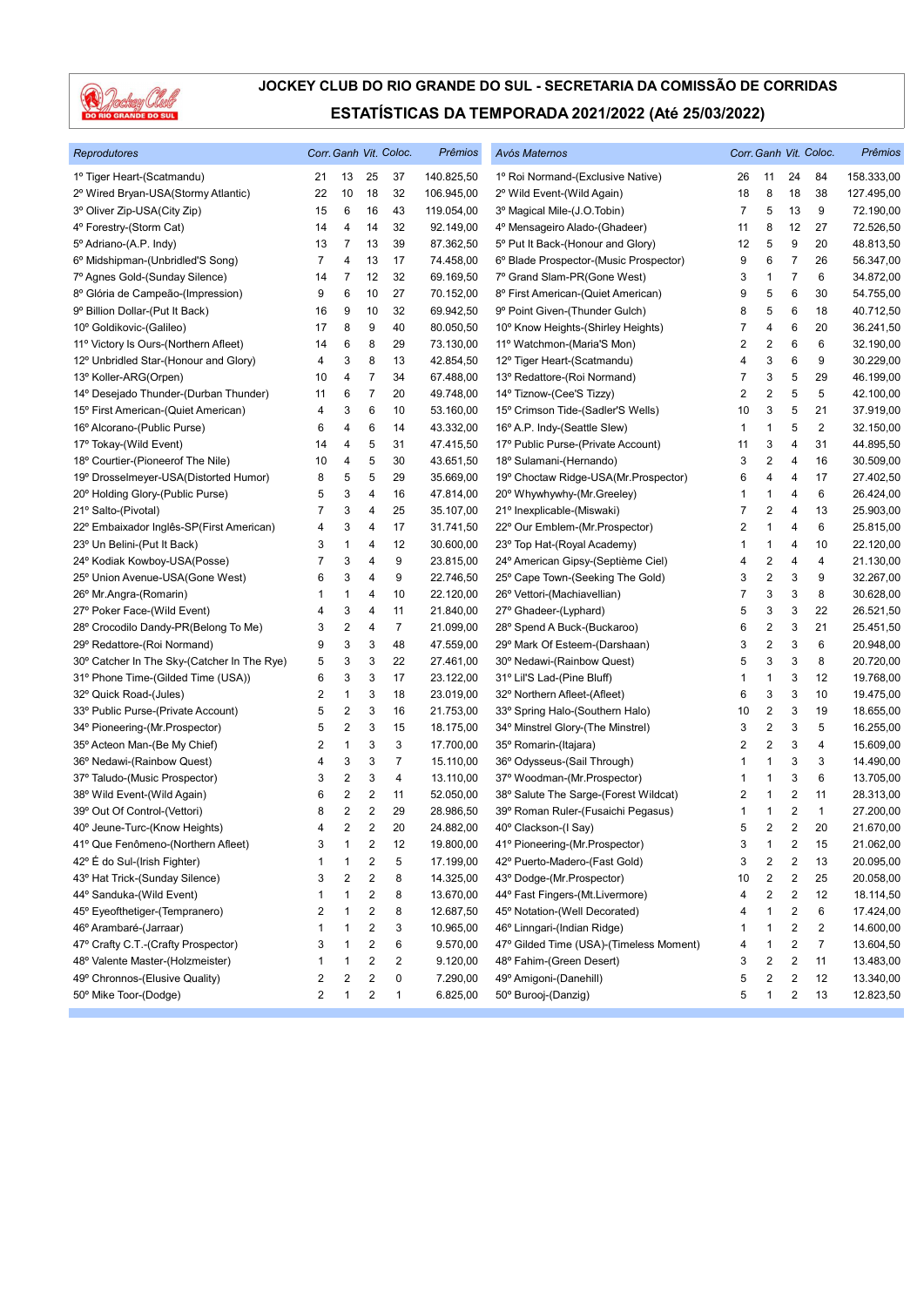

| Proprietários                                |                |                |                         | Corr. Ganh Vit. Coloc. | Prêmios    | Criadores                             |                |                         |    | Corr. Ganh Vit. Coloc.  | Prêmios    |
|----------------------------------------------|----------------|----------------|-------------------------|------------------------|------------|---------------------------------------|----------------|-------------------------|----|-------------------------|------------|
| 1º Global Oil Distribuidora de Petróleo Ltda | 23             | 11             | 24                      | 82                     | 143.139,00 | 1º Haras Figueira do Lago             | 10             | 7                       | 14 | 62                      | 105.898,00 |
| 2º Alberto J. Tiellet Miorim                 | 23             | 13             | 23                      | 71                     | 167.808.50 | 2º Haras Celcape                      | 8              | $\overline{4}$          | 14 | 26                      | 101.115,50 |
| 3º Stud Sion                                 | 24             | $\overline{7}$ | 18                      | 42                     | 114.931,00 | 3º Haras Springfield                  | 9              | 5                       | 13 | 18                      | 76.939,00  |
| 4° Stud Boate Azul                           | 11             | 3              | 12                      | 28                     | 80.244,00  | 4º Haras Alves Teixeira               | 17             | 10                      | 12 | 45                      | 89.690,50  |
| 5º Mauricio Roriz dos Santos                 | 8              | 5              | 8                       | 15                     | 60.234,50  | 5º Haras J.G.                         | 15             | 7                       | 12 | 35                      | 74.797,50  |
| 6º Ramiro Curi de Lemos                      | 4              | 3              | 8                       | 5                      | 48.965,00  | 6º Haras Capela de Santana            | 18             | 7                       | 10 | 34                      | 82.400,50  |
| 7º Haras Maluga                              | 6              | 4              | $\overline{7}$          | 19                     | 57.069,50  | 7º Haras Santa Maria de Araras        | 23             | $\overline{7}$          | 9  | 52                      | 113.900,00 |
| 8º Haras Uberlândia                          | 7              | 4              | $\overline{7}$          | 25                     | 45.366,00  | 8º Haras Dilema                       | 3              | $\mathbf{1}$            | 9  | 12                      | 47.722,50  |
| 9º Coudelaria San Paolo                      | 5              | 3              | $\overline{7}$          | 17                     | 41.808,50  | 9º Haras Vale Verde                   | 12             | 6                       | 8  | 22                      | 68.390,00  |
| 10º Stud Lobão de Pelotas                    | 6              | 4              | 6                       | 22                     | 43.270,00  | 10º Haras Uberlândia                  | 10             | 5                       | 8  | 41                      | 64.166,00  |
| 11º Stud Slick                               | 10             | 5              | 6                       | 15                     | 29.884,00  | 11º Haras Maluga                      | 8              | 4                       | 7  | 19                      | 57.460,00  |
| 12º Haras Rio Iguassu                        | 7              | 4              | 5                       | 11                     | 90.475,00  | 12º Haras Cima                        | 4              | 1                       | 7  | 11                      | 48.535,50  |
| 13° Stud Vicente Garbin Obino                | 5              | 3              | 5                       | 5                      | 38.075,00  | 13º Haras Santarém                    | 7              | 4                       | 7  | 12                      | 39.965,00  |
| 14º Haras das Araucárias                     | 4              | 2              | 5                       | 8                      | 29.200,00  | 14° Haras Anderson                    | 8              | 5                       | 6  | 22                      | 38.136,50  |
| 15° Stud Alegretense                         | 1              | 1              | 5                       | 4                      | 23.085,00  | 15° Haras Ereporã                     | 5              | 3                       | 6  | 9                       | 30.445,50  |
| 16º José Paulo Scorsatto Elias               | 13             | 3              | 5                       | 8                      | 21.389,50  | 16° Haras Rio Iguassu                 | 8              | 4                       | 5  | 14                      | 94.855,00  |
| 17º Stud Duplo Ouro                          | 9              | 4              | 4                       | 17                     | 69.872,00  | 17º Haras Nijú                        | 11             | 5                       | 5  | 25                      | 43.434,00  |
| 18º Ricardo Corrêa                           | $\overline{4}$ | 2              | 4                       | 22                     | 50.630,50  | 18º Paulo Neri de Lima Bergamo        | 3              | $\overline{2}$          | 5  | 6                       | 42.700,00  |
| 19° Stud Casablanca                          | 12             | 4              | 4                       | 20                     | 35.307,50  | 19º Haras Ponta Porã                  | 11             | 4                       | 5  | 20                      | 37.055,00  |
| 20° Gil Boczianowski Irala                   | 4              | 2              | 4                       | $\overline{7}$         | 22.688,00  | 20° Stud Ferragus                     | 6              | $\overline{\mathbf{c}}$ | 5  | 13                      | 29.554,00  |
| 21º Guilherme Vargas Dias                    | 5              | 3              | 3                       | 44                     | 38.147,00  | 21º Haras Di Cellius                  | 9              | 4                       | 4  | 37                      | 39.738,50  |
| 22° Stud Red Bier                            | 3              | 2              | 3                       | 6                      | 25.630,00  | 22º Haras Paraiso da Lagoa            | 5              | 3                       | 4  | 21                      | 33.391,50  |
| 23º Agamenon Machado de Assis Berni          | 4              | 3              | 3                       | 13                     | 25.240,00  | 23º Haras Cruz de Pedra               | 4              | $\overline{2}$          | 4  | 13                      | 28.279,00  |
| 24º Stud Vô Chico / Haras Troiano Fialho     | 3              | 2              | 3                       | 9                      | 22.431,00  | 24° Ulisses Lignon Carneiro           | 7              | 3                       | 4  | 12                      | 24.012,00  |
| 25° Stud Brother and Sister                  | 2              | $\mathbf{1}$   | 3                       | 14                     | 21.119,00  | 25° Haras Corunilha                   | $\overline{2}$ | $\overline{\mathbf{c}}$ | 4  | 6                       | 22.270,00  |
| 26° Eládio Mavignier Benevides               | 3              | 3              | 3                       | 5                      | 21.055,00  | 26º Haras Torrão de Ouro              | 1              | $\mathbf{1}$            | 4  | 10                      | 22.120,00  |
| 27° Stud Kid                                 | 1              | 1              | 3                       | 12                     | 19.768,00  | 27º Haras Nova Vitória                | 3              | $\overline{2}$          | 4  | $\overline{7}$          | 21.099,00  |
| 28º Diogo de Oliveira Machado                | 4              | 2              | 3                       | 11                     | 18.985,00  | 28° Stud Itaara                       | 3              | $\sqrt{2}$              | 4  | 3                       | 20.570,00  |
| 29º Amilcar Pereira de Pereira               | 3              | 3              | 3                       | 9                      | 17.934,50  | 29° Haras Doce Vale                   | 5              | 3                       | 4  | 9                       | 19.435,00  |
| 30° Franklin José Chaves                     | 5              | $\overline{2}$ | 3                       | 12                     | 17.005,00  | 30° Haras Regina                      | 4              | 3                       | 3  | $\overline{7}$          | 28.900,00  |
| 31º Coudelaria Internacional                 | 3              | 3              | 3                       | 6                      | 15.672,00  | 31º Haras Santa Rita da Serra         | 7              | 3                       | 3  | 27                      | 24.589,50  |
| 32° Stud Mo Bay                              | 1              | 1              | 3                       | 0                      | 13.600,00  | 32º Haras Estrela Energia             | $\overline{2}$ | 1                       | 3  | 16                      | 22.845,00  |
| 33º Haras dos Girassóis                      | 2              | 2              | 3                       | 1                      | 11.325,00  | 33º Homero Tarragô Filho              | 5              | $\overline{\mathbf{c}}$ | 3  | 15                      | 20.749,50  |
| 34º Aristeu F. Rodrigues                     | 5              | $\overline{2}$ | $\overline{2}$          | 23                     | 25.426,00  | 34° Haras LLC                         | 3              | $\overline{2}$          | 3  | $\overline{7}$          | 20.715,00  |
| 35° Luiz Henrique F. dos Santos              | 4              | 2              | $\overline{2}$          | 15                     | 22.969,00  | 35° Haras Gherar                      | 3              | $\overline{2}$          | 3  | 13                      | 17.477,50  |
| 36° Marco Antonio Dexheimer                  | 1              | 1              | $\overline{c}$          | 10                     | 18.812,00  | 36° Haras Santa Ignês de Spanier      | 4              | $\overline{2}$          | 3  | 9                       | 17.045,00  |
| 37º Coudelaria F.B.L.                        | $\overline{2}$ | 1              | $\overline{c}$          | 3                      | 18.755,00  | 37º Haras Cerro Formoso               | 1              | 1                       | 2  | $\mathbf{1}$            | 27.200,00  |
| 38º Telmo Nunes Estrella                     | 3              | 2              | $\overline{2}$          | 12                     | 18.620,00  | 38° Stud Don Juan                     | $\overline{2}$ | $\overline{2}$          | 2  | 17                      | 24.350,50  |
| 39° Stud La Moneda                           | 3              | $\overline{2}$ | $\overline{2}$          | 12                     | 17.636,00  | 39° Haras Old Friends Ltda            | 4              | $\overline{2}$          | 2  | 21                      | 23.850,00  |
| 40° Stud F. F. F. J.                         | $\overline{2}$ | 1              | $\overline{2}$          | 14                     | 17.437,00  | 40° Stud Eternamente Rio              | 7              | $\overline{2}$          | 2  | 20                      | 22.330,00  |
| 41º Ana Claudia Espindola Carvalhal          | 1              | 1              | 2                       | 5                      | 17.199,00  | 41º Stud Borba Martins                | 1              | $\mathbf{1}$            | 2  | 10                      | 18.812,00  |
| 42° Stud A M L                               | 2              | 1              | 2                       | 0                      | 15.500,00  | 42º Haras Cambay                      | 7              | 2                       | 2  | 15                      | 17.912,50  |
| 43° Stud Globo                               | 2              | 2              | 2                       | 4                      | 15.455,00  | 43° Stud La Moneda                    | 3              | $\overline{\mathbf{c}}$ | 2  | 12                      | 17.636,00  |
| 44º Stud Pereirão                            | 1              | 1              | 2                       | 10                     | 15.313,00  | 44º Coudelaria Monte Parnaso          | 1              | 1                       | 2  | 5                       | 17.199,00  |
| 45° Fabiane de Mattos                        |                | 1              | 2                       | 2                      | 14.600,00  | 45° Stud Embalagem                    | 2              | 1                       | 2  | 9                       | 17.067,00  |
| 46° Stud Hulk                                | 4              | 2              | 2                       | 8                      | 14.590,00  | 46° TBS International Stud            | 2              | 1                       | 2  | 12                      | 15.911,50  |
| 47º Rafael Antonio Dias Gomes                | 2              | 2              | 2                       | 12                     | 13.770,00  | 47º Duilio Berleze                    | 2              | 1                       | 2  | 6                       | 14.610,00  |
| 48º José Antônio Severino Forte              | 1              | 1              | 2                       | 8                      | 13.670,00  | 48º Agro Pastoril Haras São Luiz Ltda | 3              | 2                       | 2  | 10                      | 14.602,50  |
| 49° Stud Red Friends                         | 2              | 2              | $\overline{\mathbf{c}}$ | 9                      | 13.166,00  | 49º Fabiane de Mattos                 | 1              | 1                       | 2  | $\overline{\mathbf{c}}$ | 14.600,00  |
| 50° Henrique Menegotto Lorea                 | $\mathbf{1}$   | 1              | 2                       | 6                      | 13.156,50  | 50° Haras Nacional                    | 3              | $\overline{\mathbf{c}}$ | 2  | 12                      | 13.855,00  |
|                                              |                |                |                         |                        |            |                                       |                |                         |    |                         |            |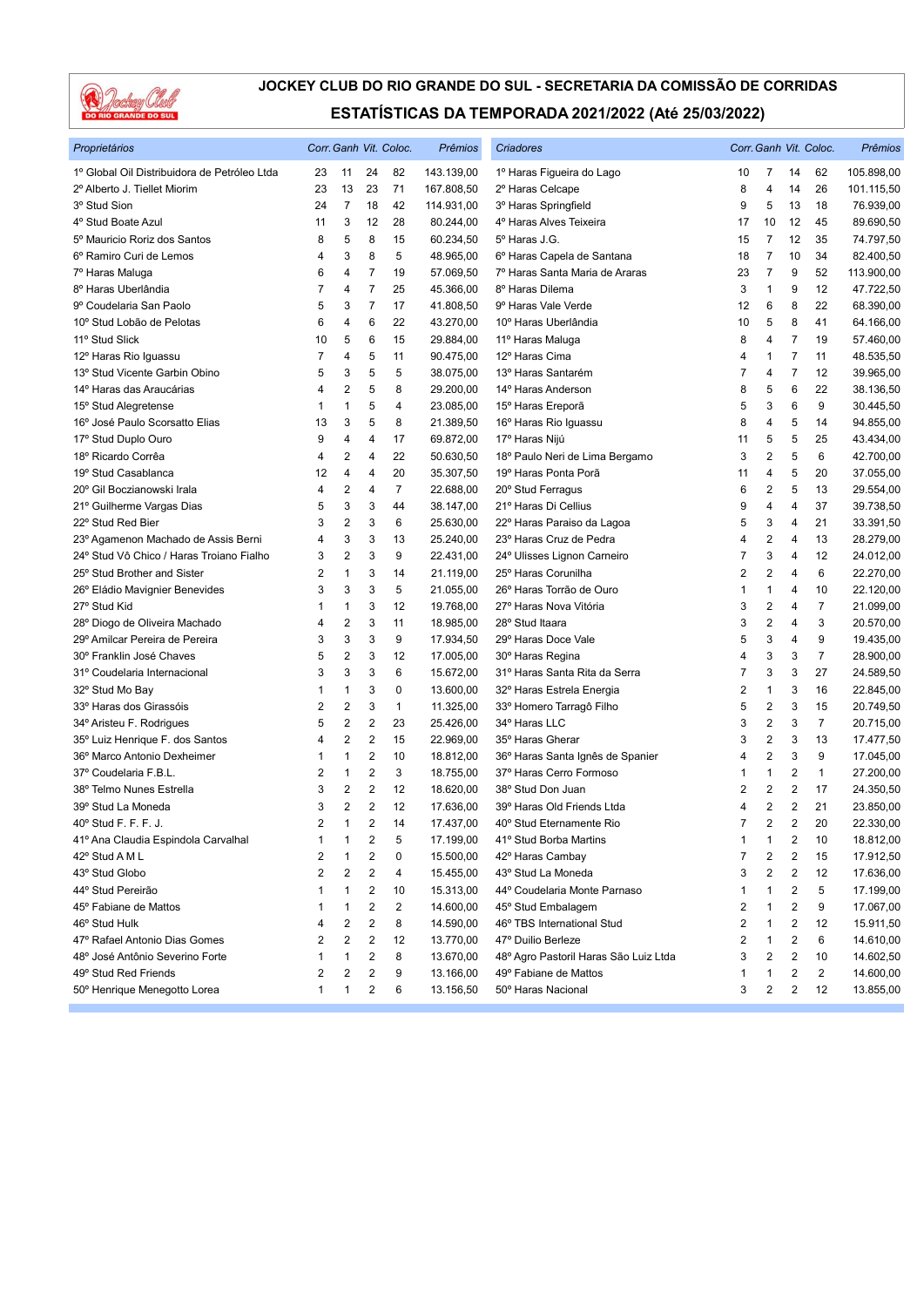

| Criadores (2 anos)                   |                | Corr. Ganh Vit. Coloc. |                |                | Prêmios   | Reprodutores (2 anos)                    | Corr. Ganh Vit. Coloc. |                | <b>Prêmios</b> |                |           |
|--------------------------------------|----------------|------------------------|----------------|----------------|-----------|------------------------------------------|------------------------|----------------|----------------|----------------|-----------|
| 1º Haras Capela de Santana           | 5              | $\overline{2}$         | 4              | 9              | 34.730,00 | 1º Wired Bryan-USA(Stormy Atlantic)      | 6                      | 4              | 6              | 2              | 39.090,00 |
| 2º Haras Vale Verde                  | 4              | $\mathbf{1}$           | $\overline{2}$ | 6              | 21.300,00 | 2º Victory Is Ours-(Northern Afleet)     | 4                      | 1              | $\overline{2}$ | 6              | 21.300,00 |
| 3º Haras Paraiso da Lagoa            | 2              | $\overline{2}$         | $\overline{2}$ | 6              | 18.705,00 | 3º Embaixador Inglês-SP(First American)  | $\overline{2}$         | $\overline{2}$ | 2              | 6              | 18.705,00 |
| 4º Haras Santa Maria de Araras       | 5              | 2                      | $\overline{2}$ | 4              | 15.050,00 | 4º Kentuckian-(Tiznow)                   | $\overline{2}$         | 1              | 1              | $\mathbf{1}$   | 65.530,00 |
| 5º Haras Nijú                        | 5              | $\overline{2}$         | $\overline{2}$ | $\overline{2}$ | 13.780,00 | 5° Goldikovic-(Galileo)                  | 5                      | 1              | 1              | 6              | 10.015,00 |
| 6º Haras Rio Iguassu                 | 1              | $\mathbf{1}$           | $\mathbf{1}$   | $\mathbf 0$    | 65.000,00 | 6° Billion Dollar-(Put It Back)          | 3                      | 1              | $\mathbf 1$    | 2              | 9.610,00  |
| 7º Haras Alves Teixeira              | 3              | $\mathbf{1}$           | 1              | 1              | 8.550,00  | 7º Adriano-(A.P. Indy)                   | $\mathbf 1$            | 1              | 1              | $\overline{2}$ | 8.690,00  |
| 8º Haras Palmerini                   | $\overline{2}$ | $\mathbf{1}$           | $\overline{1}$ | 3              | 8.215,00  | 8º Salto-(Pivotal)                       | $\overline{2}$         | 1              | $\mathbf 1$    | 3              | 8.215,00  |
| 9º Eládio Mavignier Benevides        | 1              | $\mathbf{1}$           | $\mathbf{1}$   | $\overline{2}$ | 8.160,00  | 9º Alcorano-(Public Purse)               | $\overline{2}$         | 1              | $\mathbf{1}$   | 3              | 7.295,00  |
| 10° Stud Globo                       | 1              | $\mathbf{1}$           | $\mathbf{1}$   | $\overline{2}$ | 6.765,00  | 10° Emcee-(Unbridled'S Song)             | $\overline{2}$         | 1              | 1              | $\mathbf{1}$   | 5.830,00  |
| 11º Haras Anderson                   | 1              | $\mathbf{1}$           | $\mathbf{1}$   | $\mathbf{1}$   | 5.830,00  | 10° Phone Time-(Gilded Time (USA))       | $\mathbf 1$            | 1              | 1              | $\mathbf{1}$   | 5.830,00  |
| 12º Aluizio Merlin Ribeiro           | 1              | $\mathbf 0$            | $\mathbf 0$    | 1              | 19.500,00 | 12° Quiz Kid-(Forestry)                  | 1                      | $\mathbf 0$    | 0              | $\mathbf{1}$   | 19.500,00 |
| 13º Haras Cima                       | 1              | 0                      | $\mathbf 0$    | 1              | 13.000,00 | 13° Forestry-(Storm Cat)                 | $\mathbf 1$            | 0              | 0              | $\mathbf{1}$   | 13.000,00 |
| 14º Haras Free Way                   | 1              | $\mathbf 0$            | 0              | 1              | 6.500,00  | 14° Tokay-(Wild Event)                   | 3                      | $\mathbf 0$    | $\Omega$       | 8              | 7.830,00  |
| 15º Haras das Araucárias             | 2              | $\pmb{0}$              | 0              | 5              | 6.220,00  | 15° Tiger Heart-(Scatmandu)              | 2                      | 0              | 0              | $\mathbf{1}$   | 6.500,00  |
| 16° Haras Fidelis Hillmann           | 1              | 0                      | 0              | 2              | 3.200,00  | 16° Redattore-(Roi Normand)              | $\mathbf 1$            | $\mathbf 0$    | 0              | $\overline{4}$ | 5.720,00  |
| 17º Homero Tarragô Filho             | 2              | $\mathbf 0$            | 0              | 3              | 2.650,00  | 17º Koller-ARG(Orpen)                    | 3                      | $\Omega$       | $\Omega$       | 3              | 4.260,00  |
| 18º Haras Ereporã                    | $\overline{2}$ | $\mathbf 0$            | $\mathbf 0$    | 3              | 2.385,00  | 18° Oliver Zip-USA(City Zip)             | $\overline{2}$         | $\mathbf 0$    | 0              | $\overline{2}$ | 3.590,00  |
| 19º Haras Santa Tereza do Bom Retiro | 1              | 0                      | 0              | $\overline{2}$ | 2.120,00  | 19º La Fúria Negra-PR(Mensageiro Alado)  | $\overline{2}$         | 0              | 0              | 3              | 2.650,00  |
| 20° Haras Quero-Quero do Sul         | 1              | $\mathbf 0$            | $\mathbf 0$    | 1              | 2.000,00  | 20° West By East-(Blade Prospector)      | $\mathbf{1}$           | $\Omega$       | 0              | $\overline{2}$ | 2.120,00  |
| 21º Beverly Hills Stud               | 1              | $\pmb{0}$              | 0              | $\mathbf{1}$   | 1.590,00  | 21° Save The Tiger-ARG(Giant'S Causeway) | $\overline{2}$         | $\mathbf{0}$   | 0              | 3              | 1.825,00  |
| 21º Haras Celcape                    | 1              | $\mathbf 0$            | 0              | 1              | 1.590,00  | 22° Vettori-(Machiavellian)              | 1                      | $\mathbf 0$    | 0              | $\mathbf{1}$   | 1.590,00  |
| 23º Haras Santa Ignês de Spanier     | 1              | $\mathbf 0$            | 0              | 3              | 1.325,00  | 22° War Secretary-(War Front)            | 1                      | $\Omega$       | 0              | $\mathbf{1}$   | 1.590,00  |
| 24° Haras Di Cellius                 | 1              | $\pmb{0}$              | $\pmb{0}$      | $\mathbf{1}$   | 1.060,00  | 24° Union Avenue-USA(Gone West)          | $\mathbf{1}$           | 0              | 0              | 3              | 1.325,00  |
| 24° Haras Gherar                     | 1              | $\pmb{0}$              | $\mathbf 0$    | $\mathbf{1}$   | 1.060,00  | 25° Catch A Flight-(Giant'S Causeway)    | 2                      | $\mathbf{0}$   | 0              | $\mathbf{1}$   | 530,00    |
| 26° Stud Villas de Aguiar            | 1              | $\pmb{0}$              | $\mathbf 0$    | $\overline{2}$ | 530,00    | 26° Hat Trick-(Sunday Silence)           | $\mathbf 1$            | $\mathbf 0$    | 0              | $\mathbf{1}$   | 300,00    |
| 27º Ulisses Lignon Carneiro          |                | $\mathbf 0$            | $\pmb{0}$      | 1              | 530,00    | 27° My Cherie Amour-(Ay Caramba)         | 1                      | $\mathbf 0$    | 0              | $\mathbf{1}$   | 265,00    |
| 27º Haras Santa Rita da Serra        | 1              | $\mathbf 0$            | $\mathbf 0$    | 1              | 530,00    | 28° Joe Owen-RS(Christine'S Outlaw)      | $\overline{2}$         | $\mathbf 0$    | 0              | $\mathbf 0$    | 0,00      |
| 29° Stud Eternamente Rio             | 1              | $\mathbf 0$            | $\mathbf 0$    | 1              | 300,00    | 28° Courtier-(Pioneerof The Nile)        | $\mathbf 1$            | $\mathbf 0$    | 0              | $\mathbf 0$    | 0,00      |
| 30° Haras Doce Vale                  | 1              | $\pmb{0}$              | $\pmb{0}$      | 1              | 265,00    | 28° Taludo-(Music Prospector)            | $\mathbf 1$            | $\mathbf{0}$   | $\mathbf 0$    | $\mathbf 0$    | 0,00      |
| 30° Stud La Moneda                   | 1              | 0                      | $\mathbf 0$    | 1              | 265,00    | 28° Totosão-(Spring Halo)                | 1                      | $\mathbf 0$    | 0              | $\mathbf 0$    | 0,00      |
| 32° Stud Dharma                      | 1              | $\Omega$               | 0              | $\mathbf 0$    | 0,00      | 28º Belo Acteon-(Acteon Man)             | $\mathbf{1}$           | $\mathbf 0$    | $\Omega$       | $\Omega$       | 0,00      |
| 32º Haras Campestre                  | 2              | $\mathbf 0$            | 0              | $\mathbf 0$    | 0,00      |                                          |                        |                |                |                |           |
| 32º Haras Cambay                     | 2              | $\pmb{0}$              | $\mathbf 0$    | $\mathbf 0$    | 0,00      |                                          |                        |                |                |                |           |
| 32º Haras M.M.Barreta                | 1              | 0                      | $\mathbf 0$    | $\mathbf 0$    | 0,00      |                                          |                        |                |                |                |           |
| 32º Haras América do Sul             |                | 0                      | $\mathbf 0$    | 0              | 0,00      |                                          |                        |                |                |                |           |
| 32º Haras Charmville                 | 1              | 0                      | $\mathbf 0$    | $\Omega$       | 0,00      |                                          |                        |                |                |                |           |